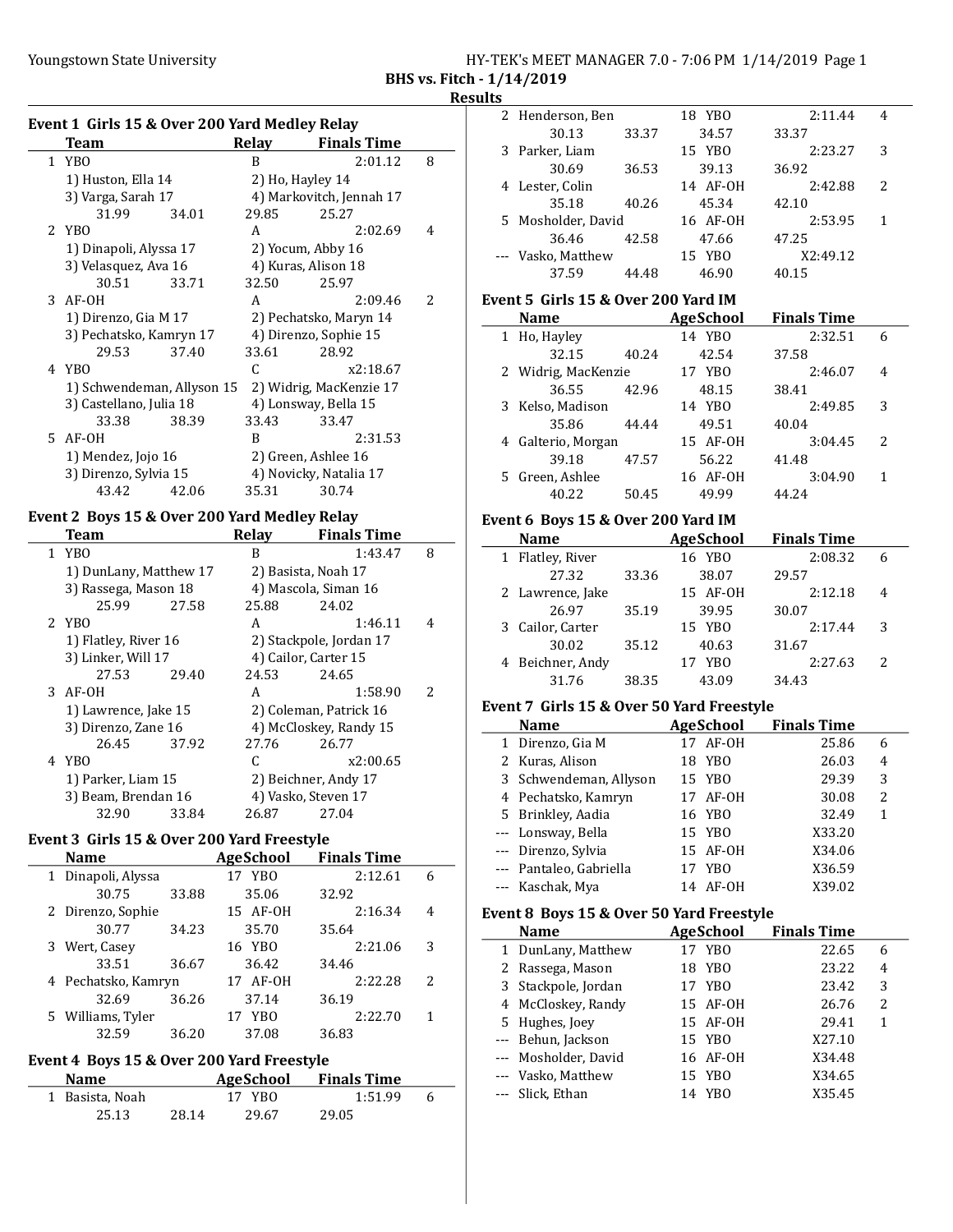|                           | HY-TEK's MEET MANAGER 7.0 - 7:06 PM 1/14/2019 Page 2 |  |  |  |
|---------------------------|------------------------------------------------------|--|--|--|
| BHS vs. Fitch - 1/14/2019 |                                                      |  |  |  |

|          | Event 9 Girls 15 & Over 1 mtr Diving        |       |                  |                              |   |
|----------|---------------------------------------------|-------|------------------|------------------------------|---|
|          | <b>Name</b>                                 |       | AgeSchool        | <b>Finals Score</b>          |   |
|          | 1 Ricciuti, Madison                         |       | 17 YBO           | 214.20                       | 6 |
|          | 2 Butchko, Bella                            |       | 16 AF-0H         | 186.60                       | 4 |
|          | 3 Jones, Jordan                             |       | 18 YBO           | 176.10                       | 3 |
|          | 4 Connolly, Madison                         |       | 17 YBO           | 157.95                       | 2 |
|          | --- Kelso, Gizzy                            |       | 18 YBO           | X184.35                      |   |
|          | --- Olivier, Anna                           |       | 16 YBO           | X160.43                      |   |
|          |                                             |       |                  |                              |   |
|          | Event 10 Boys 15 & Over 1 mtr Diving        |       |                  |                              |   |
|          | <b>Example 2</b> AgeSchool<br>Name          |       |                  | <b>Finals Score</b>          |   |
|          | 1 Anzevino, Teddy                           |       | 16 YBO           | 221.70                       | 6 |
|          | Event 11 Girls 15 & Over 100 Yard Butterfly |       |                  |                              |   |
|          | <b>Name</b>                                 |       |                  | <b>AgeSchool</b> Finals Time |   |
|          |                                             |       | 17 AF-0H         |                              |   |
|          | 1 Direnzo, Gia M                            |       |                  | 1:01.25                      | 6 |
|          | 28.46                                       | 32.79 |                  |                              |   |
|          | 2 Varga, Sarah                              |       | 17 YBO           | 1:09.24                      | 4 |
|          | 32.46                                       | 36.78 |                  |                              |   |
| 3        | Yocum, Abby                                 |       | 16 YBO           | 1:14.58                      | 3 |
|          | 34.56                                       | 40.02 |                  |                              |   |
|          | 4 Castellano, Julia                         |       | 18 YBO           | 1:16.13                      | 2 |
|          | 35.54                                       | 40.59 |                  |                              |   |
|          | 5 Hager, Sadie                              |       | 16 AF-0H         | 1:45.76                      | 1 |
|          | 46.20                                       | 59.56 |                  |                              |   |
|          | Event 12 Boys 15 & Over 100 Yard Butterfly  |       |                  |                              |   |
|          | Name                                        |       |                  | <b>AgeSchool</b> Finals Time |   |
|          | 1 Linker, Will                              |       | 17 YBO           | 57.40                        | 6 |
|          | 26.79                                       | 30.61 |                  |                              |   |
|          | 2 Beam, Brendan                             |       | 16 YBO           | 1:01.67                      | 4 |
|          | 28.89                                       | 32.78 |                  |                              |   |
|          | 3 Yocum, Justin                             |       | 14 YBO           | 1:03.07                      | 3 |
|          | 29.38                                       | 33.69 |                  |                              |   |
|          |                                             |       |                  |                              |   |
|          | Event 13 Girls 15 & Over 100 Yard Freestyle |       |                  |                              |   |
|          | <b>Name</b>                                 |       | AgeSchool        | <b>Finals Time</b>           |   |
|          | 1 Kuras, Alison                             |       | 18 YBO           | 58.22                        | 6 |
|          | 27.71                                       | 30.51 |                  |                              |   |
| 2        | Direnzo, Sophie                             |       | 15 AF-OH         | 1:02.53                      | 4 |
|          | 29.98                                       | 32.55 |                  |                              |   |
| 3        | Pechatsko, Maryn                            |       | 14 AF-0H         | 1:03.14                      | 3 |
|          | 29.49                                       | 33.65 |                  |                              |   |
| 4        | Huston, Ella                                |       | 14 YBO           | 1:05.13                      | 2 |
|          | 30.87                                       | 34.26 |                  |                              |   |
| 5.       | Widrig, MacKenzie                           |       | 17 YBO           | 1:05.53                      | 1 |
|          | 31.16                                       | 34.37 |                  |                              |   |
| ---      | Snyder, Arianna                             |       | 15 AF-OH         | X1:23.03                     |   |
|          | 37.87                                       | 45.16 |                  |                              |   |
| $\cdots$ | Pantaleo, Gabriella                         |       | 17 YBO           | X1:23.12                     |   |
|          | 39.47                                       | 43.65 |                  |                              |   |
|          | --- Griffith, Emma                          |       | 14 AF-0H         | X1:24.41                     |   |
|          | 38.68                                       | 45.73 |                  |                              |   |
|          |                                             |       |                  |                              |   |
|          | Event 14 Boys 15 & Over 100 Yard Freestyle  |       |                  |                              |   |
|          | Name                                        |       | <b>AgeSchool</b> | <b>Finals Time</b>           |   |

| --------           |       |        |       |  |
|--------------------|-------|--------|-------|--|
| 1 DunLany, Matthew |       | 17 YBO | 50.41 |  |
| 23.81              | 26.60 |        |       |  |

| LЭ |                  |       |          |          |   |
|----|------------------|-------|----------|----------|---|
|    | 2 Lawrence, Jake |       | 15 AF-0H | 51.67    | 4 |
|    | 24.84            | 26.83 |          |          |   |
| 3  | Cailor, Carter   |       | 15 YBO   | 55.09    | 3 |
|    | 26.20            | 28.89 |          |          |   |
| 4  | Henderson, Ben   |       | 18 YBO   | 55.96    | 2 |
|    | 26.90            | 29.06 |          |          |   |
| 5. | Direnzo, Zane    |       | 16 AF-0H | 57.99    | 1 |
|    | 27.34            | 30.65 |          |          |   |
|    | Behun, Jackson   |       | 15 YBO   | X1:03.33 |   |
|    | 29.75            | 33.58 |          |          |   |
|    | Thomas, Jacob    |       | 17 YBO   | X1:06.15 |   |
|    | 31.14            | 35.01 |          |          |   |
|    | Coleman, Patrick |       | 16 AF-0H | X1:08.41 |   |
|    | 31.12            | 37.29 |          |          |   |
|    | Hughes, Joey     |       | 15 AF-0H | X1:14.82 |   |
|    | 37.03            | 37.79 |          |          |   |
|    | Striggow, Mattis |       | 17 YBO   | X1:15.21 |   |
|    | 32.78            | 42.43 |          |          |   |

# Event 15 Girls 15 & Over 500 Yard Freestyle

| <b>Name</b>           |       | <b>AgeSchool</b> | <b>Finals Time</b> |   |
|-----------------------|-------|------------------|--------------------|---|
| 1 Velasquez, Ava      |       | 16 YBO           | 6:22.62            | 6 |
| 34.26                 | 38.61 | 39.11            | 39.30              |   |
| 39.33                 | 39.11 | 38.73            | 39.21              |   |
| 38.67                 | 36.29 |                  |                    |   |
| 2 Williams, Tyler     |       | 17 YBO           | 6:37.83            | 4 |
| 35.48                 | 39.96 | 41.21            | 42.70              |   |
| 40.82                 | 40.84 | 40.14            | 41.96              |   |
| 37.30                 | 37.42 |                  |                    |   |
| 3 Wert, Casey         |       | 16 YBO           | 6:38.32            | 3 |
| 36.59                 | 40.11 | 41.12            | 42.60              |   |
| 41.18                 | 41.96 | 40.78            | 41.75              |   |
| 38.99                 | 33.24 |                  |                    |   |
| 4 Lester, Erika       |       | 16 AF-0H         | 8:21.33            | 2 |
| 40.83                 | 49.00 | 52.15            | 53.04              |   |
| 53.11                 | 52.93 | 53.06            | 51.33              |   |
| 50.52                 | 45.36 |                  |                    |   |
| Stephenson, Bri<br>5. |       | AF-OH<br>17      | 8:43.29            | 1 |
| 41.82                 | 50.60 | 53.85            | 53.94              |   |
| 55.51                 | 55.06 | 55.01            | 52.63              |   |
| 52.77                 | 52.10 |                  |                    |   |

## Event 16 Boys 15 & Over 500 Yard Freestyle

| <b>Name</b>          |       | AgeSchool | <b>Finals Time</b> |   |
|----------------------|-------|-----------|--------------------|---|
| Basista, Noah<br>1   |       | 17 YBO    | 5:02.75            | 6 |
| 26.44                | 29.96 | 30.80     | 31.02              |   |
| 31.13                | 30.81 | 31.51     | 31.73              |   |
| 31.16                | 28.19 |           |                    |   |
| 2 Linker, Will       |       | 17 YBO    | 5:09.98            | 4 |
| 27.10                | 30.31 | 31.39     | 32.47              |   |
| 31.38                | 32.37 | 31.93     | 33.10              |   |
| 30.54                | 29.39 |           |                    |   |
| Flatley, River<br>3. |       | 16 YBO    | 5:16.63            | 3 |
| 28.10                | 31.55 | 31.31     | 31.74              |   |
| 32.09                | 32.17 | 32.63     | 32.54              |   |
| 32.59                | 31.91 |           |                    |   |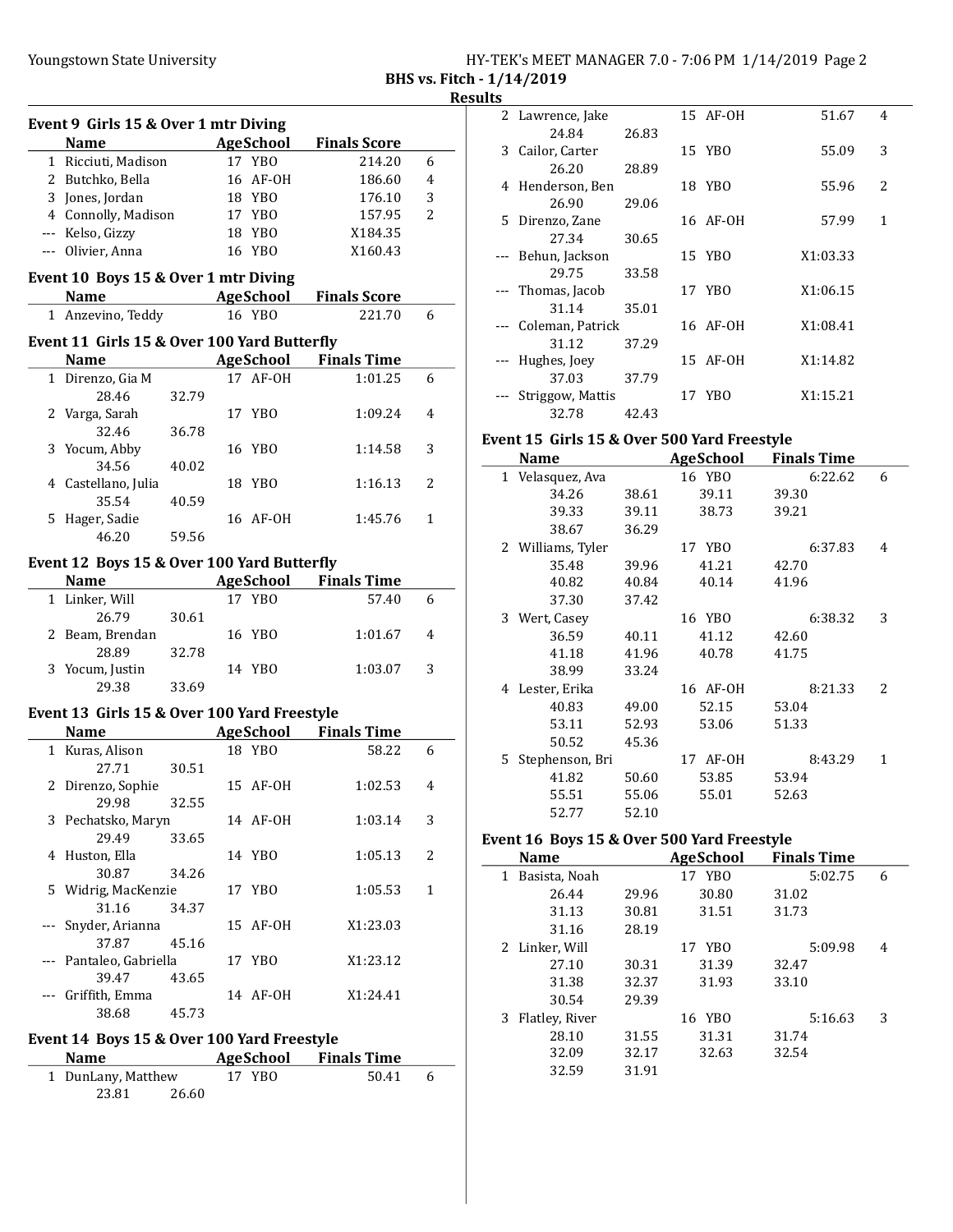|                           | HY-TEK's MEET MANAGER 7.0 - 7:06 PM 1/14/2019 Page 3 |  |  |
|---------------------------|------------------------------------------------------|--|--|
| BHS vs. Fitch - 1/14/2019 |                                                      |  |  |

| (Event 16 Boys 15 & Over 500 Yard Freestyle) |       |                  |                    |  |  |  |  |
|----------------------------------------------|-------|------------------|--------------------|--|--|--|--|
| <b>Name</b>                                  |       | <b>AgeSchool</b> | <b>Finals Time</b> |  |  |  |  |
| --- Vasko, Steven                            |       | 17 YBO           | X6:01.38           |  |  |  |  |
| 31.14                                        | 34.97 | 37.11            | 37.80              |  |  |  |  |
| 37.71                                        | 37.66 | 37.21            | 37.32              |  |  |  |  |
| 36.56                                        | 33.90 |                  |                    |  |  |  |  |
| --- Thomas, Jacob                            |       | 17 YBO           | X6:39.48           |  |  |  |  |
| 34.81                                        | 38.56 | 40.46            | 41.14              |  |  |  |  |
| 41.48                                        | 42.04 | 41.77            | 40.85              |  |  |  |  |
| 40.34                                        | 38.03 |                  |                    |  |  |  |  |

## Event 17 Girls 15 & Over 200 Yard Freestyle Relay

| Team                      |       | Relay | <b>Finals Time</b>       |                          |
|---------------------------|-------|-------|--------------------------|--------------------------|
| 1 YBO                     |       | A     | 1:52.82                  | 8                        |
| 1) Ho, Hayley 14          |       |       | 2) Velasquez, Ava 16     |                          |
| 3) Kelso, Madison 14      |       |       | 4) Markovitch, Jennah 17 |                          |
| 27.43                     | 29.56 | 30.65 | 25.18                    |                          |
| 2 YBO                     |       | B     | 1:53.47                  | 4                        |
| 1) Yocum, Abby 16         |       |       | 2) Wert, Casey 16        |                          |
| 3) Williams, Tyler 17     |       |       | 4) Varga, Sarah 17       |                          |
| 27.84                     | 28.42 | 29.59 | 27.62                    |                          |
| 3 YBO                     |       | C     | x2:14.46                 |                          |
| 1) Pantaleo, Gabriella 17 |       |       | 2) Widrig, MacKenzie 17  |                          |
| 3) Brinkley, Aadia 16     |       |       | 4) Lonsway, Bella 15     |                          |
| 37.87                     | 30.05 | 32.67 | 33.87                    |                          |
| 4 AF-OH                   |       | A     | 2:16.00                  | $\overline{\mathcal{L}}$ |
| 32.87                     | 35.40 | 33.37 | 34.36                    |                          |
| 5 AF-0H                   |       | B     | 2:35.40                  |                          |
| 38.30                     | 37.69 | 41.30 | 38.11                    |                          |

## Event 18 Boys 15 & Over 200 Yard Freestyle Relay

| Team                 |       | <b>Relav</b>        | <b>Finals Time</b>   |                          |
|----------------------|-------|---------------------|----------------------|--------------------------|
| 1 YBO                |       | А                   | 1:38.13              | 8                        |
| 1) Yocum, Justin 14  |       |                     | 2) Henderson, Ben 18 |                          |
| 3) Mascola, Siman 16 |       |                     | 4) Rassega, Mason 18 |                          |
| 26.08                | 24.73 | 24.61               | 22.71                |                          |
| 2 YBO                |       | B                   | 1:52.10              | 4                        |
| 1) Vasko, Steven 17  |       |                     | 2) Parker, Liam 15   |                          |
| 3) Behun, Jackson 15 |       | 4) Beam, Brendan 16 |                      |                          |
| 28.07                | 29.08 | 28.33               | 26.62                |                          |
| $3$ AF-OH            |       | A                   | 2:05.92              | $\overline{\mathcal{L}}$ |
| 1:37.81              |       |                     | 22.44                |                          |
| YBO                  |       | C                   | X2:09.36             |                          |
| 1) Beichner, Andy 17 |       |                     | 2) Vasko, Matthew 15 |                          |
| 3) Thomas, Jacob 17  |       |                     | 4) Slick, Ethan 14   |                          |
| 26.51                | 34.73 | 30.95               | 37.17                |                          |
|                      |       |                     |                      |                          |

## Event 19 Girls 15 & Over 100 Yard Backstroke

|   | <b>Name</b>            |       | <b>AgeSchool</b> | <b>Finals Time</b> |   |
|---|------------------------|-------|------------------|--------------------|---|
| 1 | Dinapoli, Alyssa       |       | 17 YBO           | 1:05.16            | 6 |
|   | 31.89                  | 33.27 |                  |                    |   |
|   | 2 Huston, Ella         |       | 14 YBO           | 1:12.17            | 4 |
|   | 34.90                  | 37.27 |                  |                    |   |
|   | 3 Schwendeman, Allyson |       | 15 YBO           | 1:13.61            | 3 |
|   | 34.56                  | 39.05 |                  |                    |   |
|   | 4 Novicky, Natalia     |       | 17 AF-0H         | 1:28.57            | 2 |
|   | 40.81                  | 47.76 |                  |                    |   |
| 5 | Mendez, Jojo           |       | 16 AF-0H         | 1:31.97            | 1 |
|   | 44.60                  | 47.37 |                  |                    |   |

|   | Event 20 Boys 15 & Over 100 Yard Backstroke |       |    |           |                    |                          |  |  |  |
|---|---------------------------------------------|-------|----|-----------|--------------------|--------------------------|--|--|--|
|   | <b>Name</b>                                 |       |    | AgeSchool | <b>Finals Time</b> |                          |  |  |  |
|   | 1 Stackpole, Jordan                         |       |    | 17 YBO    | 1:01.94            | 6                        |  |  |  |
|   | 30.33                                       | 31.61 |    |           |                    |                          |  |  |  |
|   | 2 Yocum, Justin                             |       |    | 14 YBO    | 1:09.16            | 4                        |  |  |  |
|   | 33.81                                       | 35.35 |    |           |                    |                          |  |  |  |
|   | 3 Direnzo, Zane                             |       |    | 16 AF-0H  | 1:09.54            | 3                        |  |  |  |
|   | 32.73                                       | 36.81 |    |           |                    |                          |  |  |  |
| 4 | Beam, Brendan                               |       |    | 16 YBO    | 1:11.83            | $\overline{\mathcal{L}}$ |  |  |  |
|   | 34.45                                       | 37.38 |    |           |                    |                          |  |  |  |
|   | 5 Lester, Colin                             |       |    | 14 AF-0H  | 1:28.34            | 1                        |  |  |  |
|   | 42.13                                       | 46.21 |    |           |                    |                          |  |  |  |
|   | Parker, Liam                                |       | 15 | YBO       | X1:12.84           |                          |  |  |  |

#### Event 21 Girls 15 & Over 100 Yard Breaststroke

| <b>Name</b>           |       |    | AgeSchool | <b>Finals Time</b> |   |
|-----------------------|-------|----|-----------|--------------------|---|
| 1 Ho, Hayley          |       |    | 14 YBO    | 1:13.76            | 6 |
| 35.85                 | 37.91 |    |           |                    |   |
| 2 Yocum, Abby         |       |    | 16 YBO    | 1:17.50            | 4 |
| 36.83                 | 40.67 |    |           |                    |   |
| 3 Pechatsko, Maryn    |       |    | 14 AF-0H  | 1:22.24            | 3 |
| 37.81                 | 44.43 |    |           |                    |   |
| 4 Kelso, Madison      |       |    | 14 YBO    | 1:27.26            | 2 |
| 42.28                 | 44.98 |    |           |                    |   |
| 5 Green, Ashlee       |       |    | 16 AF-0H  | 1:28.20            | 1 |
| 41.89                 | 46.31 |    |           |                    |   |
| --- Castellano, Julia |       | 18 | YBO       | X1:28.30           |   |
| 41.69                 | 46.61 |    |           |                    |   |

## Event 22 Boys 15 & Over 100 Yard Breaststroke

| Name               |                    |       |    | <b>AgeSchool</b> | <b>Finals Time</b> |         |   |
|--------------------|--------------------|-------|----|------------------|--------------------|---------|---|
| 1 Mascola, Siman   |                    |       |    | 16 YBO           |                    | 1:10.08 | 6 |
|                    | 33.69              | 36.39 |    |                  |                    |         |   |
| 2 Beichner, Andy   |                    |       |    | 17 YBO           |                    | 1:15.36 | 4 |
|                    | 35.13              | 40.23 |    |                  |                    |         |   |
|                    | 3 McCloskey, Randy |       |    | 15 AF-0H         |                    | 1:21.39 | 3 |
|                    | 36.47              | 44.92 |    |                  |                    |         |   |
| 4 Coleman, Patrick |                    |       |    | 16 AF-0H         |                    | 1:29.30 | 2 |
|                    | 40.13              | 49.17 |    |                  |                    |         |   |
| Slick, Ethan       |                    |       | 14 | YBO              | X1:40.04           |         |   |
|                    | 45.90              | 54.14 |    |                  |                    |         |   |

## Event 23 Girls 15 & Over 400 Yard Freestyle Relay

|  | <b>Team</b>                                   |         | Relav                  | <b>Finals Time</b> |   |
|--|-----------------------------------------------|---------|------------------------|--------------------|---|
|  | 1 YBO                                         |         | А                      | 4:01.51            | 8 |
|  | 1) Markovitch, Jennah 17                      |         | 2) Dinapoli, Alyssa 17 |                    |   |
|  | 3) Varga, Sarah 17                            |         | 4) Kuras, Alison 18    |                    |   |
|  | 27.39                                         | 57.84   | 28.42                  | 1:00.53            |   |
|  | 30.21                                         | 1:03.49 | 28.23                  | 59.65              |   |
|  | $2$ AF-OH                                     |         | А                      | 4:15.14            | 4 |
|  | 27.19                                         | 58.00   | 31.00                  | 1:06.64            |   |
|  | 15.75                                         | 1:07.38 | 16.25                  | 1:03.12            |   |
|  | 3 YBO                                         |         | B                      | 4:30.77            | 2 |
|  | 1) Williams, Tyler 17<br>3) Velasquez, Ava 16 |         | 2) Huston, Ella 14     |                    |   |
|  |                                               |         | 4) Wert, Casey 16      |                    |   |
|  | 32.34                                         | 1:08.06 | 32.48                  | 1:09.89            |   |
|  | 32.10                                         | 1:08.12 | 31.17                  | 1:04.70            |   |